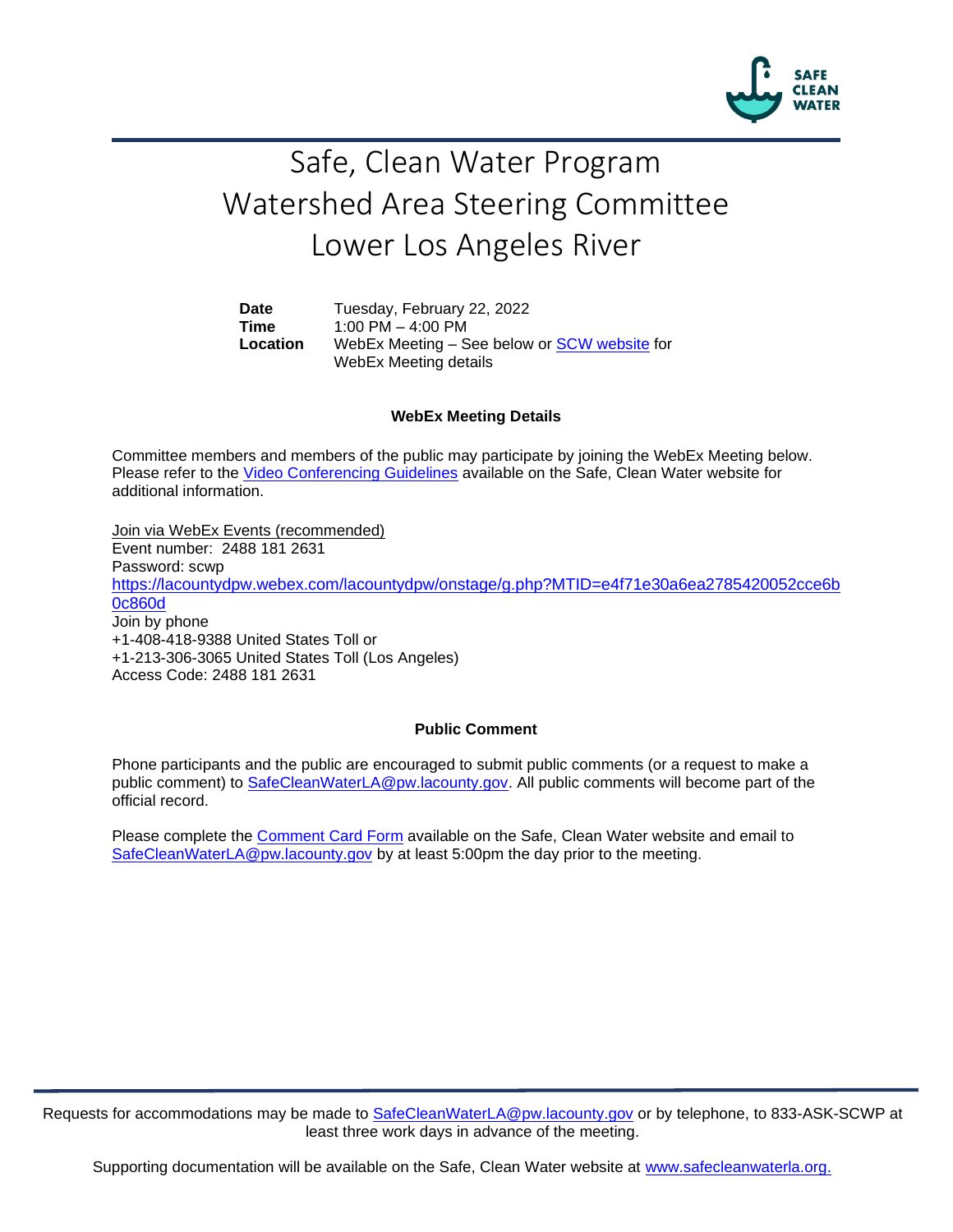

## Agenda:

- 1) Welcome and Introductions
- 2) Approval of Meeting Minutes from January  $25<sup>th</sup>$ , 2022
- 3) Committee Member and District Updates
- 4) Watershed Coordinator Updates
- 5) Ex Parte Communication Disclosures
- 6) Public Comment Period
- 7) Discussion Items:
	- a) Reselect the current LLAR Watershed Coordinator for the next term.
	- b) Regional Program Quarterly Reporting Summary
		- i) Quarter 3 (January March 2021) and Quarter 4 (April June 2021)
	- c) Lower Los Angeles River (LLAR) Project Prioritization and Selection Discussion for populating the Fiscal Year 2022-2023 Stormwater Investment Plan. [SCW Portal](https://portal.safecleanwaterla.org/scw-reporting/map) & [LLAR Scoring Rubric](https://safecleanwaterla.org/wp-content/uploads/2022/01/LLAR-Scoring-Rubric.pdf)
		- i) Infrastructure Program (IP)
			- (1) [Apollo Park Stormwater Capture Project](https://portal.safecleanwaterla.org/projects-module-api/api/summarydownload/pdf/13/235)
			- (2) [Willow Springs Park Wetland Restoration](https://portal.safecleanwaterla.org/projects-module-api/api/summarydownload/pdf/13/287) and Expansion
			- (3) [Salt Lake Park Infiltration Cistern](https://portal.safecleanwaterla.org/projects-module-api/api/summarydownload/pdf/13/310)
		- ii) Scientific Studies Program (SS)
			- (1) [Community-Centered Optimization of Nature-Based BMPs Starting with the Gaffey Nature](https://portal.safecleanwaterla.org/projects-module-api/api/reportdownload/pdf/21/39)  [Center Facility](https://portal.safecleanwaterla.org/projects-module-api/api/reportdownload/pdf/21/39)
			- (2) [Microplastics in LA County Stormwater](https://portal.safecleanwaterla.org/projects-module-api/api/reportdownload/pdf/21/51)
			- (3) [Regional Pathogen Reduction Study](https://portal.safecleanwaterla.org/projects-module-api/api/summarydownload/pdf/21/16)
			- (4) [Gateway Area Pathfinding Analysis \(GAP Analysis\) –](https://portal.safecleanwaterla.org/projects-module-api/api/summarydownload/pdf/21/14) Phase 2
			- (5) [Community Garden Stormwater Capture Investigation](https://portal.safecleanwaterla.org/projects-module-api/api/reportdownload/pdf/21/52)
- 8) Public Comment Period
- 9) Voting Items
	- a) Reselect the current Lower Los Angeles River Watershed Coordinator for the next term.
- 10) Items for Next Agenda
	- a) Lower Los Angeles River (LLAR) Project Prioritization and Selection Discussion for populating the Fiscal Year 2022-2023 Stormwater Investment Plan.

Requests for accommodations may be made to [SafeCleanWaterLA@pw.lacounty.gov](mailto:SafeCleanWaterLA@pw.lacounty.gov) or by telephone, to 833-ASK-SCWP at least three work days in advance of the meeting.